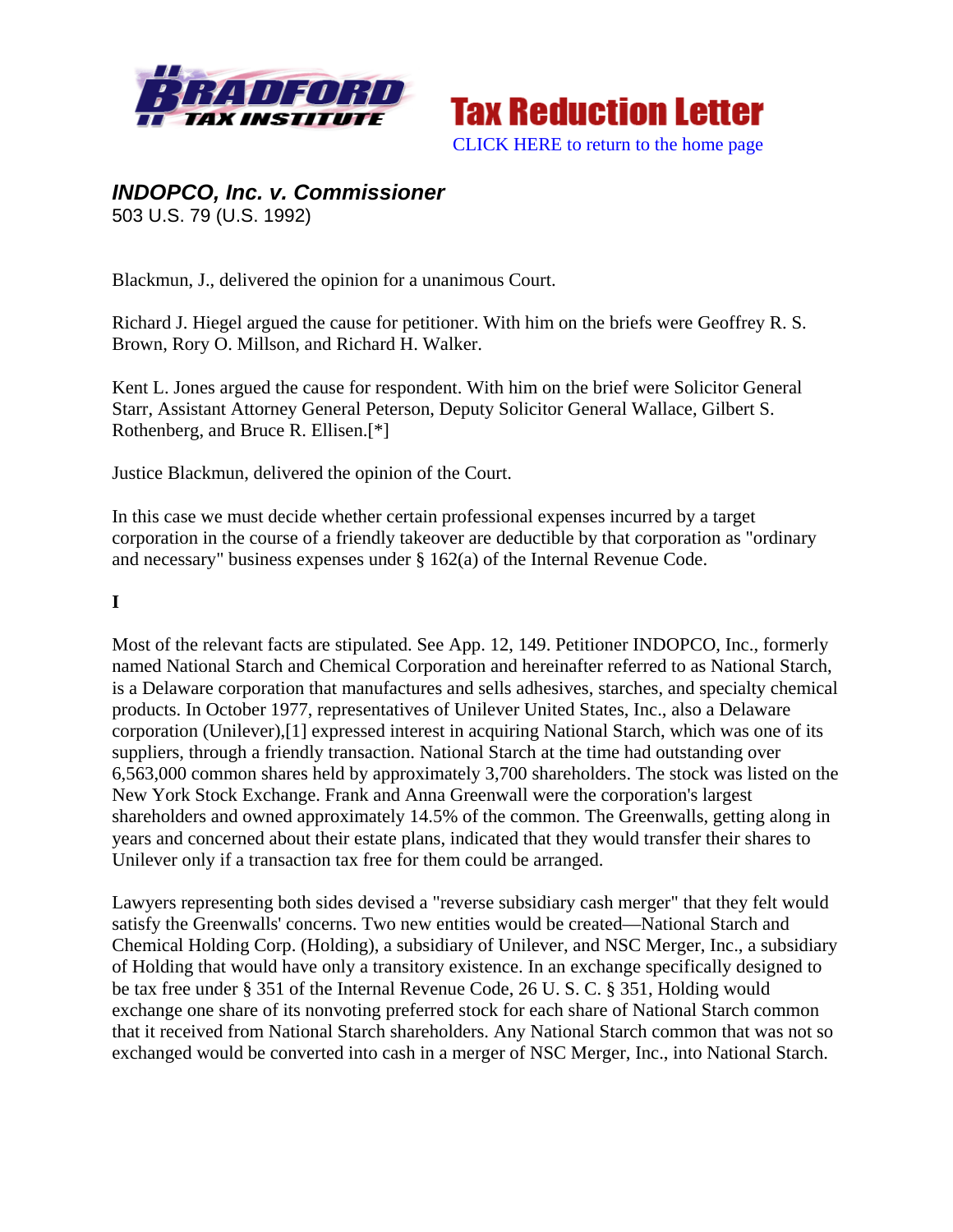In November 1977, National Starch's directors were formally advised of Unilever's interest and the proposed transaction. At that time, Debevoise, Plimpton, Lyons & Gates, National Starch's counsel, told the directors that under Delaware law they had a fiduciary duty to ensure that the proposed transaction would be fair to the shareholders. National Starch thereupon engaged the investment banking firm of Morgan Stanley & Co., Inc., to evaluate its shares, to render a fairness opinion, and generally to assist in the event of the emergence of a hostile tender offer.

Although Unilever originally had suggested a price between \$65 and \$70 per share, negotiations resulted in a final offer of \$73.50 per share, a figure Morgan Stanley found to be fair. Following approval by National Starch's board and the issuance of a favorable private ruling from the Internal Revenue Service that the transaction would be tax free under § 351 for those National Starch shareholders who exchanged their stock for Holding preferred, the transaction was consummated in August 1978.[2]

Morgan Stanley charged National Starch a fee of \$2,200,000, along with \$7,586 for out-ofpocket expenses and \$18,000 for legal fees. The Debevoise firm charged National Starch \$490,000, along with \$15,069 for out-of-pocket expenses. National Starch also incurred expenses aggregating \$150,962 for miscellaneous items—such as accounting, printing, proxy solicitation, and Securities and Exchange Commission fees—in connection with the transaction. No issue is raised as to the propriety or reasonableness of these charges.

On its federal income tax return for its short taxable year ended August 15, 1978, National Starch claimed a deduction for the \$2,225,586 paid to Morgan Stanley, but did not deduct the \$505,069 paid to Debevoise or the other expenses. Upon audit, the Commissioner of Internal Revenue disallowed the claimed deduction and issued a notice of deficiency. Petitioner sought redetermination in the United States Tax Court, asserting, however, not only the right to deduct the investment banking fees and expenses but, as well, the legal and miscellaneous expenses incurred.

The Tax Court, in an unreviewed decision, ruled that the expenditures were capital in nature and therefore not deductible under § 162(a) in the 1978 return as "ordinary and necessary expenses." National Starch and Chemical Corp. v. Commissioner, 93 T. C. 67 (1989). The court based its holding primarily on the long-term benefits that accrued to National Starch from the Unilever acquisition. Id., at 75. The United States Court of Appeals for the Third Circuit affirmed, upholding the Tax Court's findings that "both Unilever's enormous resources and the possibility of synergy arising from the transaction served the long-term betterment of National Starch." National Starch & Chemical Corp. v. Commissioner, 918 F. 2d 426, 432-433 (1990). In so doing, the Court of Appeals rejected National Starch's contention that, because the disputed expenses did not "create or enhance . . . a separate and distinct additional asset," see Commissioner v. Lincoln Savings & Loan Assn., 403 U. S. 345, 354 (1971), they could not be capitalized and therefore were deductible under § 162(a). 918 F. 2d, at 428-431. We granted certiorari to resolve a perceived conflict on the issue among the Courts of Appeals.[3] 500 U. S. 914 (1991).

## **II**

Section 162(a) of the Internal Revenue Code allows the deduction of "all the ordinary and necessary expenses paid or incurred during the taxable year in carrying on any trade or business." 26 U. S. C. § 162(a). In contrast, § 263 of the Code allows no deduction for a capital expenditure—an "amount paid out for new buildings or for permanent improvements or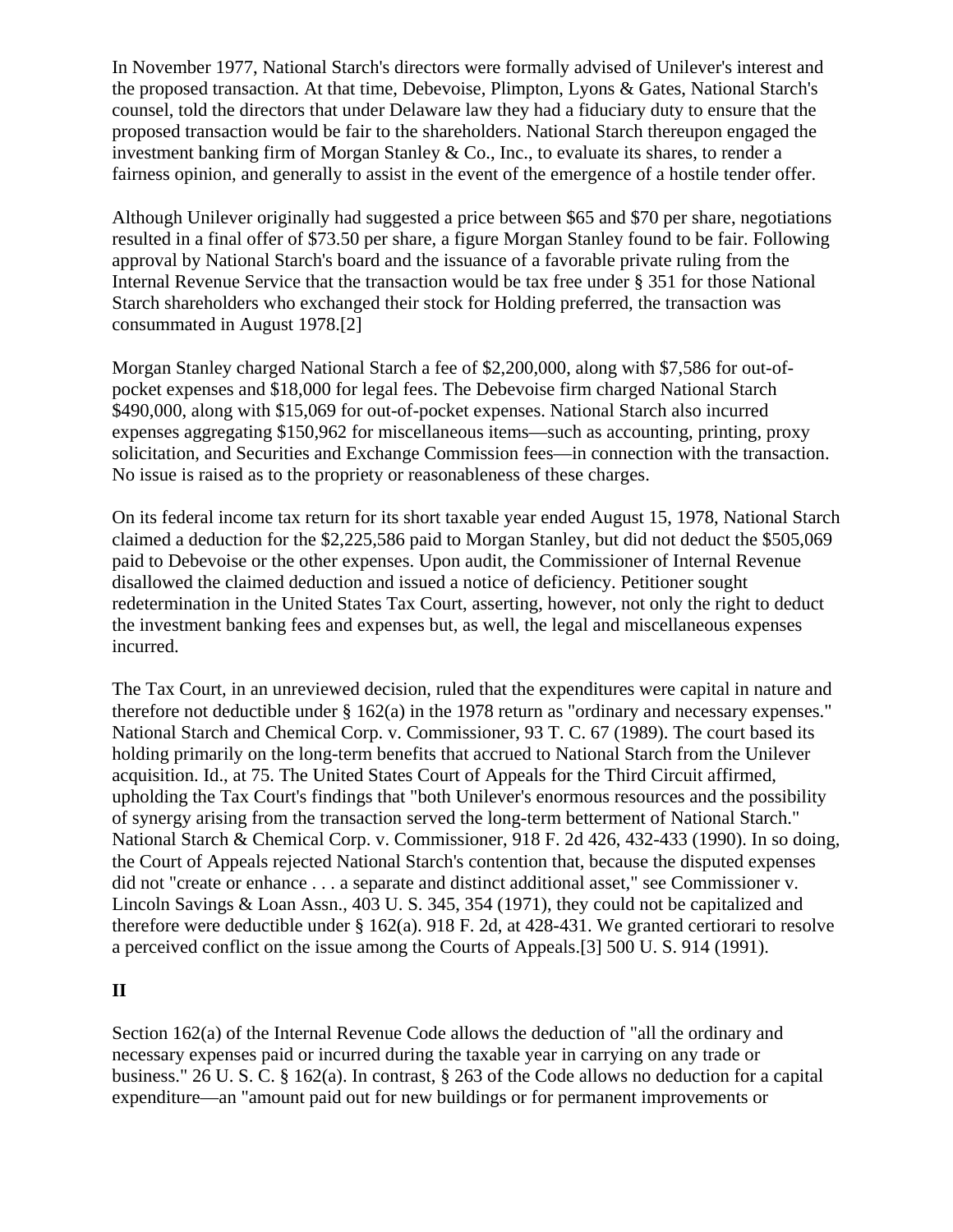betterments made to increase the value of any property or estate."  $\S 263(a)(1)$ . The primary effect of characterizing a payment as either a business expense or a capital expenditure concerns the timing of the taxpayer's cost recovery: While business expenses are currently deductible, a capital expenditure usually is amortized and depreciated over the life of the relevant asset, or, where no specific asset or useful life can be ascertained, is deducted upon dissolution of the enterprise. See 26 U. S. C. §§ 167(a) and 336(a); Treas. Reg. § 1.167(a), 26 CFR § 1.167(a) (1991). Through provisions such as these, the Code endeavors to match expenses with the revenues of the taxable period to which they are properly attributable, thereby resulting in a more accurate calculation of net income for tax purposes. See, e. g., Commissioner v. Idaho Power Co., 418 U. S. 1, 16 (1974); Ellis Banking Corp. v. Commissioner, 688 F. 2d 1376, 1379 (CA11 1982), cert. denied, 463 U. S. 1207 (1983).

In exploring the relationship between deductions and capital expenditures, this Court has noted the "familiar rule" that "an income tax deduction is a matter of legislative grace and that the burden of clearly showing the right to the claimed deduction is on the taxpayer." Interstate Transit Lines v. Commissioner, 319 U. S. 590, 593 (1943); Deputy v. Du Pont, 308 U. S. 488, 493 (1940); New Colonial Ice Co. v. Helvering, 292 U. S. 435, 440 (1934). The notion that deductions are exceptions to the norm of capitalization finds support in various aspects of the Code. Deductions are specifically enumerated and thus are subject to disallowance in favor of capitalization. See §§ 161 and 261. Nondeductible capital expenditures, by contrast, are not exhaustively enumerated in the Code; rather than providing a "complete list of nondeductible expenditures," Lincoln Savings, 403 U. S., at 358, § 263 serves as a general means of distinguishing capital expenditures from current expenses. See Commissioner v. Idaho Power Co., 418 U. S., at 16. For these reasons, deductions are strictly construed and allowed only "as there is a clear provision therefor." New Colonial Ice Co. v. Helvering, 292 U. S., at 440; Deputy v. Du Pont, 308 U. S., at 493.[4]

The Court also has examined the interrelationship between the Code's business expense and capital expenditure provisions.[5] In so doing, it has had occasion to parse § 162(a) and explore certain of its requirements. For example, in Lincoln Savings, we determined that, to qualify for deduction under § 162(a), "an item must (1) be `paid or incurred during the taxable year,' (2) be for `carrying on any trade or business,' (3) be an `expense,' (4) be a `necessary' expense, and (5) be an `ordinary' expense." 403 U. S., at 352. See also Commissioner v. Tellier, 383 U. S. 687, 689 (1966) (the term "necessary" imposes "only the minimal requirement that the expense be `appropriate and helpful' for `the development of the [taxpayer's] business,' " quoting Welch v. Helvering, 290 U. S. 111, 113 (1933)); Deputy v. Du Pont, 308 U. S., at 495 (to qualify as "ordinary," the expense must relate to a transaction "of common or frequent occurrence in the type of business involved"). The Court has recognized, however, that the "decisive distinctions" between current expenses and capital expenditures "are those of degree and not of kind," Welch v. Helvering, 290 U. S., at 114, and that because each case "turns on its special facts," Deputy v.Du Pont, 308 U. S., at 496, the cases sometimes appear difficult to harmonize. See Welch v. Helvering, 290 U. S., at 116.

National Starch contends that the decision in Lincoln Savings changed these familiar backdrops and announced an exclusive test for identifying capital expenditures, a test in which "creation or enhancement of an asset" is a prerequisite to capitalization, and deductibility under § 162(a) is the rule rather than the exception. Brief for Petitioner 16. We do not agree, for we conclude that National Starch has overread Lincoln Savings.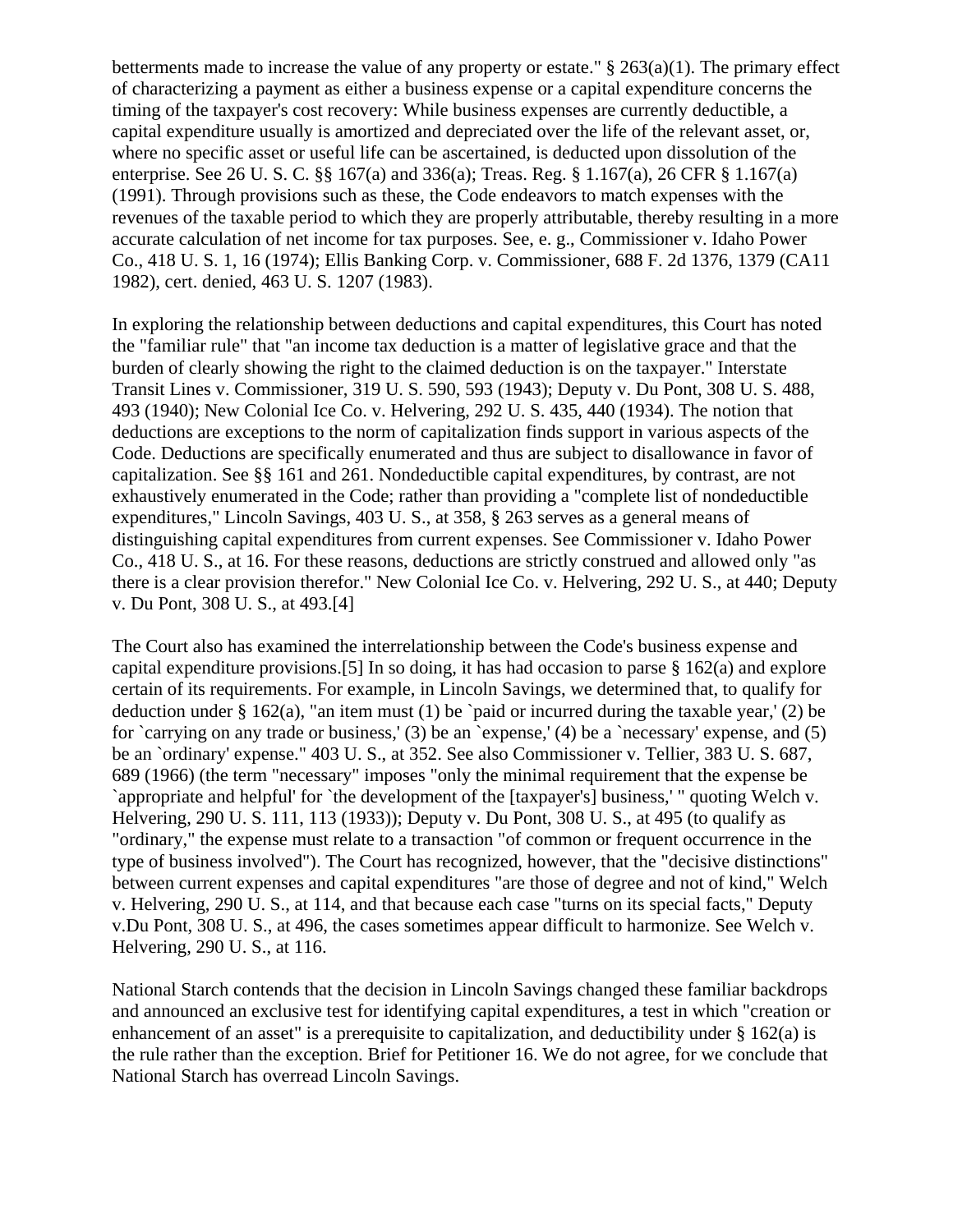In Lincoln Savings, we were asked to decide whether certain premiums, required by federal statute to be paid by a savings and loan association to the Federal Savings and Loan Insurance Corporation (FSLIC), were ordinary and necessary expenses under  $\S 162(a)$ , as Lincoln Savings argued and the Court of Appeals had held, or capital expenditures under § 263, as the Commissioner contended. We found that the "additional" premiums, the purpose of which was to provide FSLIC with a secondary reserve fund in which each insured institution retained a pro rata interest recoverable in certain situations, "serv[e] to create or enhance for Lincoln what is essentially a separate and distinct additional asset." 403 U. S., at 354. "[A]s an inevitable consequence," we concluded, "the payment is capital in nature and not an expense, let alone an ordinary expense, deductible under § 162(a)." Ibid.

Lincoln Savings stands for the simple proposition that a taxpayer's expenditure that "serves to create or enhance . . . a separate and distinct" asset should be capitalized under § 263. It by no means follows, however, that only expenditures that create or enhance separate and distinct assets are to be capitalized under § 263. We had no occasion in Lincoln Savings to consider the tax treatment of expenditures that, unlike the additional premiums at issue there, did not create or enhance a specific asset, and thus the case cannot be read to preclude capitalization in other circumstances. In short, Lincoln Savings holds that the creation of a separate and distinct asset well may be a sufficient, but not a necessary, condition to classification as a capital expenditure. See General Bancshares Corp. v. Commissioner, 326 F. 2d 712, 716 (CA8) (although expenditures may not "resul[t] in the acquisition or increase of a corporate asset, ... these expenditures are not, because of that fact, deductible as ordinary and necessary business expenses"), cert. denied, 379 U. S. 832 (1964).

Nor does our statement in Lincoln Savings, 403 U. S., at 354, that "the presence of an ensuing benefit that may have some future aspect is not controlling" prohibit reliance on future benefit as a means of distinguishing an ordinary business expense from a capital expenditure.[6] Although the mere presence of an incidental future benefit—"some future aspect"—may not warrant capitalization, a taxpayer's realization of benefits beyond the year in which the expenditure is incurred is undeniably important in determining whether the appropriate tax treatment is immediate deduction or capitalization. See United States v. Mississippi Chemical Corp., 405 U. S. 298, 310 (1972) (expense that "is of value in more than one taxable year" is a nondeductible capital expenditure); Central Texas Savings & Loan Assn. v. United States, 731 F. 2d 1181, 1183 (CA5 1984) ("While the period of the benefits may not be controlling in all cases, it nonetheless 88\*88 remains a prominent, if not predominant, characteristic of a capital item"). Indeed, the text of the Code's capitalization provision,  $\S 263(a)(1)$ , which refers to "permanent improvements or betterments," itself envisions an inquiry into the duration and extent of the benefits realized by the taxpayer.

## **III**

In applying the foregoing principles to the specific expenditures at issue in this case, we conclude that National Starch has not demonstrated that the investment banking, legal, and other costs it incurred in connection with Unilever's acquisition of its shares are deductible as ordinary and necessary business expenses under § 162(a).

Although petitioner attempts to dismiss the benefits that accrued to National Starch from the Unilever acquisition as "entirely speculative" or "merely incidental," Brief for Petitioner 39-40, the Tax Court's and the Court of Appeals' findings that the transaction produced significant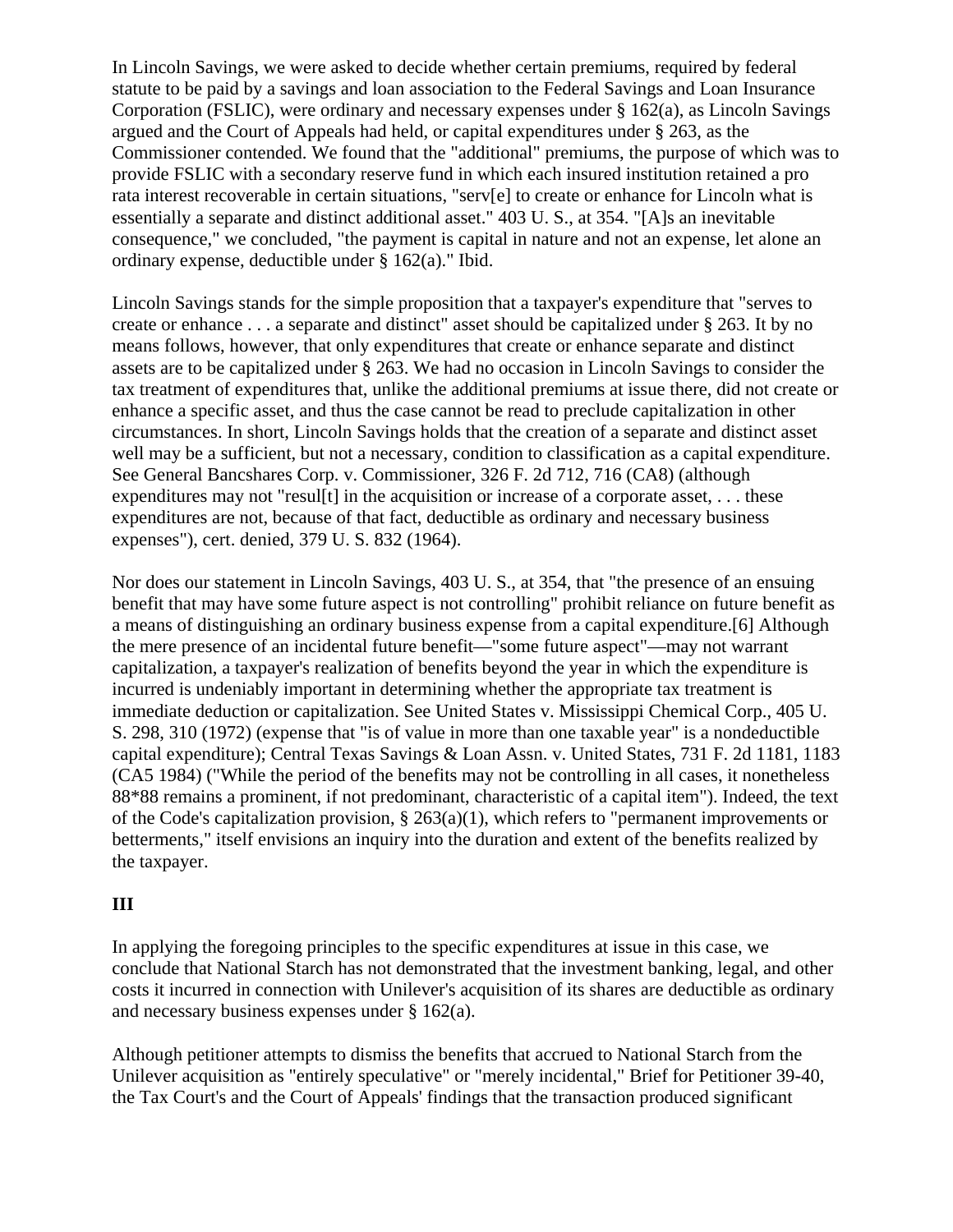benefits to National Starch that extended beyond the tax year in question are amply supported by the record. For example, in commenting on the merger with Unilever, National Starch's 1978 "Progress Report" observed that the company would "benefit greatly from the availability of Unilever's enormous resources, especially in the area of basic technology." App. 43. See also id., at 46 (Unilever "provides new opportunities and resources"). Morgan Stanley's report to the National Starch board concerning the fairness to shareholders of a possible business combination with Unilever noted that National Starch management "feels that some synergy may exist with the Unilever organization given a) the nature of the Unilever chemical, paper, plastics and packaging operations . . . and b) the strong consumer products orientation of Unilever United States, Inc." Id., at 77-78.

In addition to these anticipated resource-related benefits, National Starch obtained benefits through its transformation from a publicly held, freestanding corporation into a wholly 89\*89 owned subsidiary of Unilever. The Court of Appeals noted that National Starch management viewed the transaction as "`swapping approximately 3500 shareholders for one.' " 918 F. 2d, at 427; see also App. 223. Following Unilever's acquisition of National Starch's outstanding shares, National Starch was no longer subject to what even it terms the "substantial" shareholderrelations expenses a publicly traded corporation incurs, including reporting and disclosure obligations, proxy battles, and derivative suits. Brief for Petitioner 24. The acquisition also allowed National Starch, in the interests of administrative convenience and simplicity, to eliminate previously authorized but unissued shares of preferred and to reduce the total number of authorized shares of common from 8,000,000 to 1,000. See 93 T. C., at 74.

Courts long have recognized that expenses such as these, "`incurred for the purpose of changing the corporate structure for the benefit of future operations are not ordinary and necessary business expenses.' " General Bancshares Corp. v. Commissioner, 326 F. 2d, at 715 (quoting Farmers Union Corp. v. Commissioner, 300 F. 2d 197, 200 (CA9), cert. denied, 371 U. S. 861 (1962)). See also B. Bittker & J. Eustice, Federal Income Taxation of Corporations and Shareholders 5-33 to 5-36 (5th ed. 1987) (describing "well-established rule" that expenses incurred in reorganizing or restructuring corporate entity are not deductible under  $\S 162(a)$ ). Deductions for professional expenses thus have been disallowed in a wide variety of cases concerning changes in corporate structure.[7] Although support for these decisions can be 90\*90 found in the specific terms of  $\S$  162(a), which require that deductible expenses be "ordinary and necessary" and incurred "in carrying on any trade or business,"[8] courts more frequently have characterized an expenditure as capital in nature because "the purpose for which the expenditure is made has to do with the corporation's operations and betterment, sometimes with a continuing capital asset, for the duration of its existence or for the indefinite future or for a time somewhat longer than the current taxable year." General Bancshares Corp. v. Commissioner, 326 F. 2d, at 715. See also Mills Estate, Inc. v. Commissioner, 206 F. 2d 244, 246 (CA2 1953). The rationale behind these decisions applies equally to the professional charges at issue in this case.

### **IV**

The expenses that National Starch incurred in Unilever's friendly takeover do not qualify for deduction as "ordinary and necessary" business expenses under § 162(a). The fact that the expenditures do not create or enhance a separate and distinct additional asset is not controlling; the acquisition-related expenses bear the indicia of capital expenditures and are to be treated as such.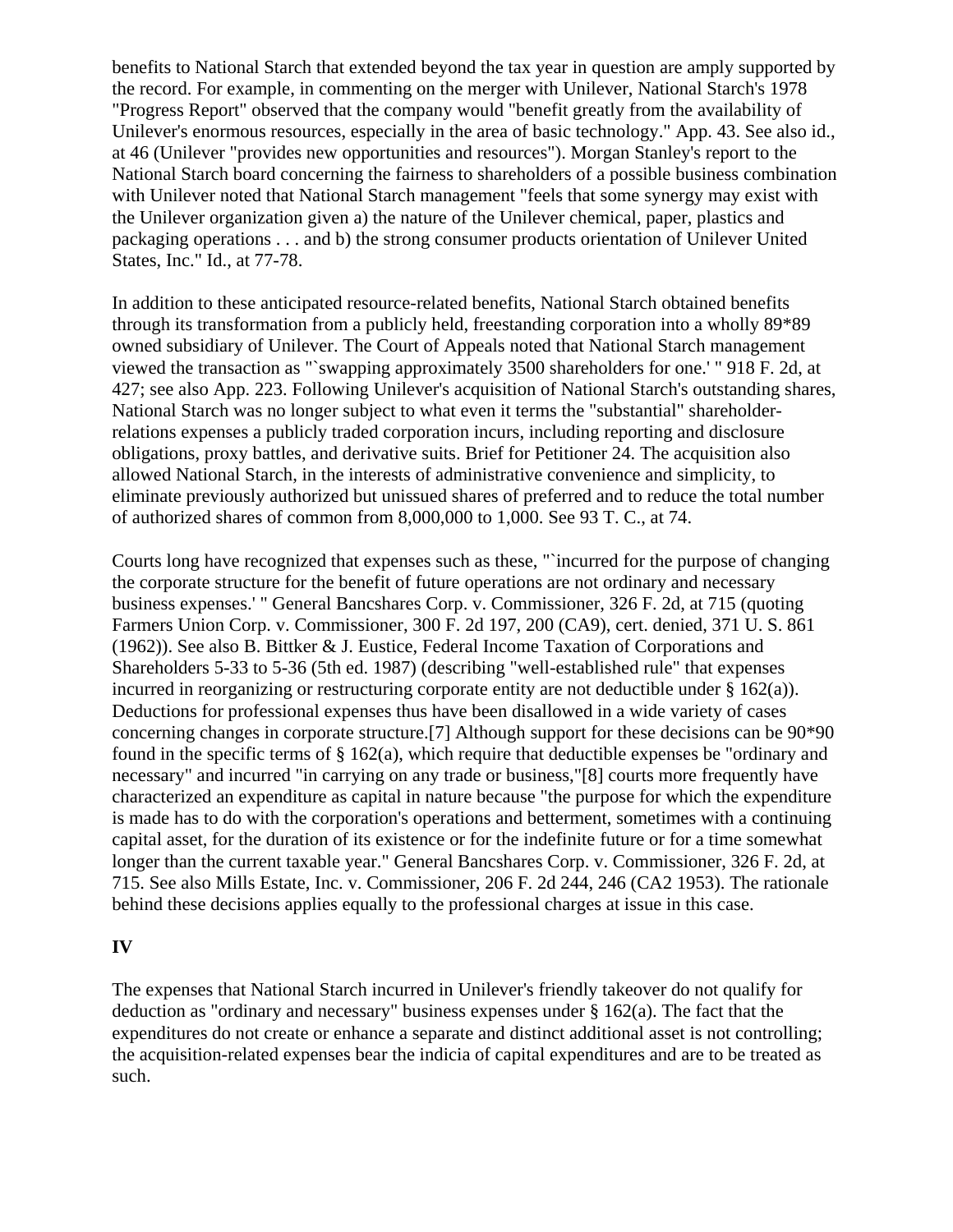The judgment of the Court of Appeals is affirmed.

It is so ordered.

[\*] Timothy J. McCormally and Mary L. Fahey filed a brief for the Tax Executives Institute, Inc., as amicus curiae urging reversal.

[1] Unilever isa holding company. Its then principal subsidiaries were Lever Brothers Co. and Thomas J. Lipton, Inc.

[2] Approximately 21% of National Starch common was exchanged for Holding preferred. The remaining 79% was exchanged for cash. App. 14.

[3] Compare the Third Circuit's opinion, 918 F. 2d, at 430, with NCNB Corp. v. United States, 684 F. 2d 285, 293-294 (CA4 1982) (bank expenditures for expansion-related planning reports, feasibility studies, and regulatory applications did not "create or enhance separate and identifiable assets," and therefore were ordinary and necessary expenses under § 162(a)), and Briarcliff Candy Corp. v. Commissioner, 475 F. 2d 775, 782 (CA2 1973) (suggesting that Lincoln Savings "brought about a radical shift in emphasis," making capitalization dependent on whether the expenditure creates or enhances a separate and distinct additional asset). See also Central Texas Savings & Loan Assn. v. United States, 731 F. 2d 1181, 1184 (CA5 1984) (inquiring whether establishment of new branches "creates a separate and distinct additional asset" so that capitalization is the proper tax treatment).

[4] See also Johnson, The Expenditures Incurred by the Target Corporation in an Acquisitive Reorganization are Dividends to the Shareholders, 53 Tax Notes 463, 478 (1991) (noting the importance of a "strong law of capitalization" to the tax system).

[5] See, e. g., Commissioner v. Idaho Power Co., 418 U. S. 1 (1974) (equipment depreciation allocable to construction of capital facilities is to be capitalized); United States v. Mississippi Chemical Corp., 405 U. S. 298 (1972) (cooperatives' required purchases of stock in Bank for Cooperatives are not currently deductible); Commissioner v. Lincoln Savings & Loan Assn., 403 U. S. 345 (1971) (additional premiums paid by bank to federal insurers are capital expenditures); Woodward v. Commissioner, 397 U. S. 572 (1970) (legal, accounting, and appraisal expenses incurred in purchasing minority stock interest are capital expenditures); United States v. Hilton Hotels Corp., 397 U. S. 580 (1970) (consulting, legal, and other professional fees incurred by acquiring firm in minority stock appraisal proceeding are capital expenditures); Commissioner v. Tellier, 383 U. S. 687 (1966) (legal expenses incurred in defending against securities fraud charges are deductible under § 162(a)); Commissioner v. Heininger, 320 U. S. 467 (1943) (legal expenses incurred in disputing adverse postal designation are deductible as ordinary and necessary expenses); Interstate Transit Lines v. Commissioner, 319 U. S. 590 (1943) (payment by parent company to cover subsidiary's operating deficit is not deductible as a business expense); Deputy v. Du Pont, 308 U. S. 488 (1940) (expenses incurred by shareholder in helping executives of company acquire stock are not deductible); Helvering v. Winmill, 305 U. S. 79 (1938) (brokerage commissions are capital expenditures); Welch v. Helvering, 290 U. S. 111 (1933) (payments of former employer's debts are capital expenditures).

[6] Petitioner contends that, absent a separate-and-distinct-asset requirement for capitalization, a taxpayer will have no "principled basis" upon which to differentiate business expenses from capital expenditures.Brief for Petitioner 37-41.We note, however, that grounding tax status on the existence of an asset would be unlikely to produce the bright-line rule that petitioner desires, given that the notion of an "asset" is itself flexible and amorphous. See Johnson, 53 Tax Notes, at 477-478.

[7] See,e. g., McCrory Corp. v. United States, 651 F.2d 828 (CA2 1981) (statutory merger under 26 U. S. C. § 368(a)(1)(A)); Bilar Tool & Die Corp. v.Commissioner, 530 F.2d 708 (CA6 1976) (division of corporation into two parts);E. I. du Pont de Nemours & Co. v.United States, 432 F. 2d 1052 (CA3 1970) (creation ofnew subsidiary tohold assets ofprior joint venture); General Bancshares Corp. v. Commissioner, 326 F. 2d 712, 715 (CA8) (stock dividends),cert.denied, 379 U. S.832 (1964); Mills Estate, Inc. v. Commissioner, 206 F. 2d 244 (CA2 1953) (recapitalization).

[8] See, e. g., Motion Picture Capital Corp. v. Commissioner, 80 F. 2d 872, 873-874 (CA2 1936) (recognizing that expenses may be "ordinary and necessary" to corporate merger, and that mergers may be "ordinary and necessary business occurrences," but declining to find that merger is part of "ordinary and necessary business activities," and